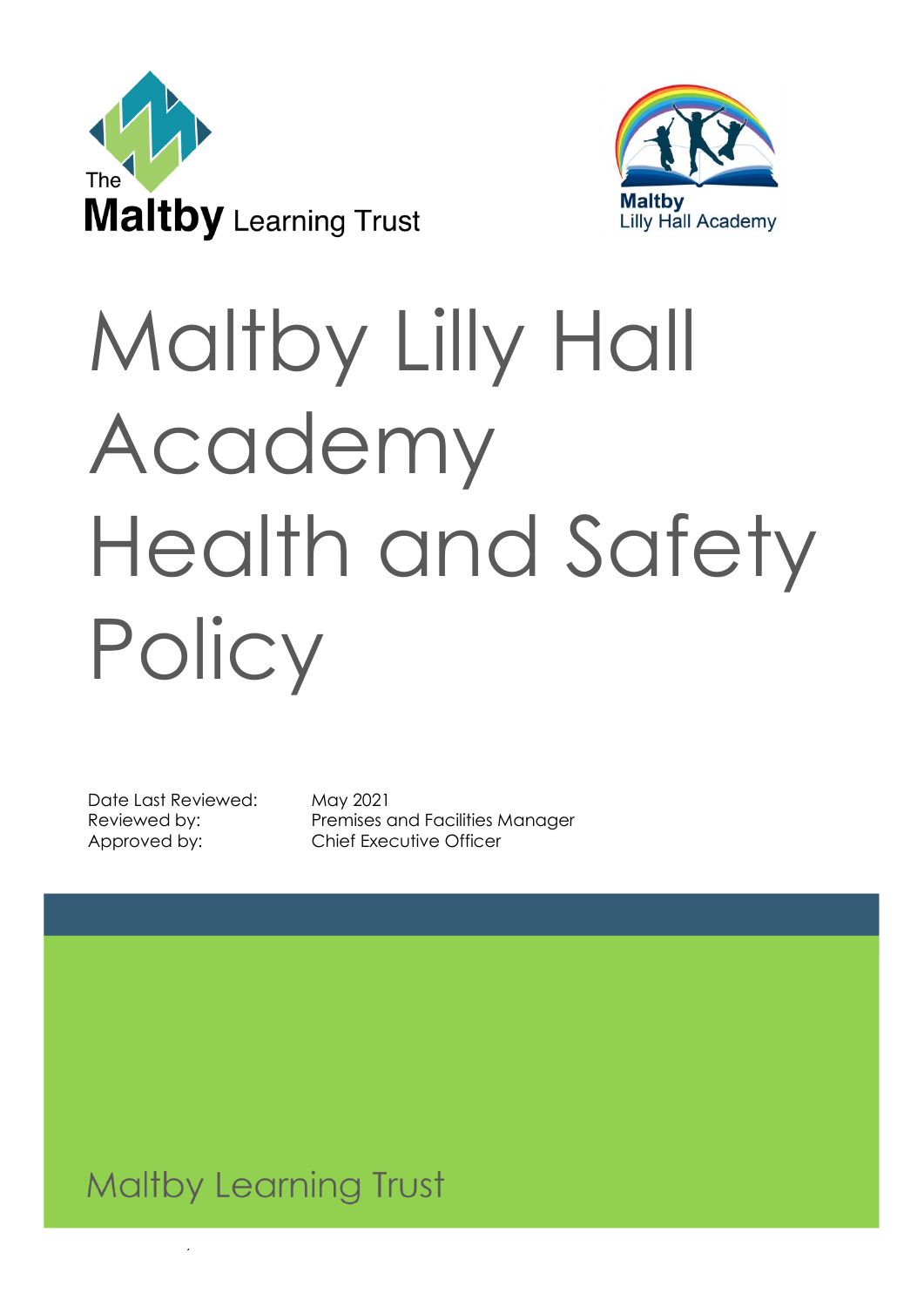#### 1. INTENT

#### **1.1 Introduction**

In line with the Maltby Learning Trust Health and Safety Policy, the Academy places high importance in the responsibilities under the Health & Safety at Work Act 1974 and the Management at Work Regulations 1999, to provide a safe and healthy working and learning environment for all employees, students, visitors and contractors.

The Academy will take all reasonable and practicable steps to provide and maintain conditions which are safe, healthy and comply with all statutory requirements and codes of practice and will pay particular attention to:

- The provision and maintenance of a safe place of work, with safe systems, equipment and environment in which to work and study.
- Providing suitable and sufficient information, instruction, training and supervision to ensure all members of staff are aware of their responsibilities.
- Promoting awareness and understanding of health and safety and nurture a positive health and safety culture.
- Taking positive action to prevent and protect individuals by conducting regular audits, assessments, maintenance and inspections.
- Providing a robust health and safety organisational structure to implement and maintain the highest standard of health and safety policies, procedures and guidance.

#### **1.2 Purpose**

The policy sets out the Academy's intent and commitment to Health and Safety, with an organisational structure to implement the necessary arrangements to maintaining a safe environment for all employees, students, visitors and contractors.

#### **1.3 Scope**

The Academy Health and Safety Policy expects all employees take reasonable care for their own health and safety and others that can be affected by their acts or omissions. Equally, they have a legal and moral obligation to cooperate with all procedures, equipment and guidance that is provided for their safety and that of others.

All visitors and contractors are equally bound by this policy and must be capable of demonstrating their compliance with the Academy's desire to provide a safe and secure environment for its employees and students.

#### 2. ORGANISATION

#### **2.1 Responsibilities/Duties of the Academy's Health and Safety Organisation**

Although health and safety within the Academy is a collective responsibility, this policy recognises the responsibility that effective and efficient management has towards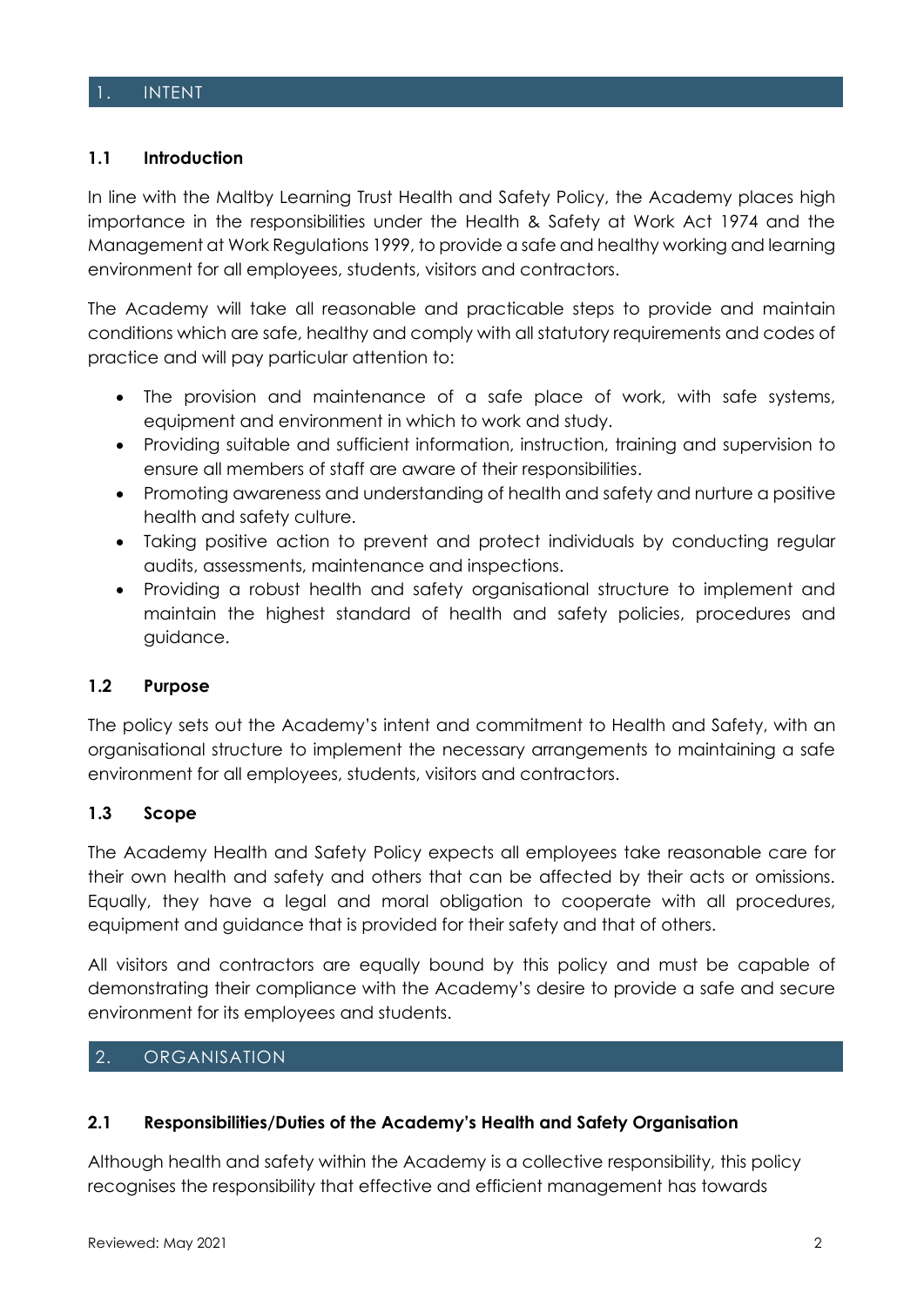achieving the Academy's safety objectives and the requirements set out in the Trust Health and Safety Policy.

The Academy's Safety Organisation consists of those individuals who promote the high standards expected to comply with the Health and Safety at Work Act 1974 and other associated regulations.



#### *2.1a The Academy Health and Safety Organisational Chart*

## **2.2 The Academy Local Governance Committee**

The Academy Local Governance Committee is to ensure adherence to the Trust's Health and Safety Policy and any recommended procedures and standards and will:

- Regularly review the policy.
- Monitor, review and evaluate the Academy's Health and Safety performance.
- Identify appropriate resources within the Academy's budget to meet statutory compliance under the Health and Safety at Work Act 1974 and associated regulations.
- Act on the advice of Specialist Contractors, Local Authority Risk Management service, Trust Facilities Manager and guidance from the Department for Education (DfE).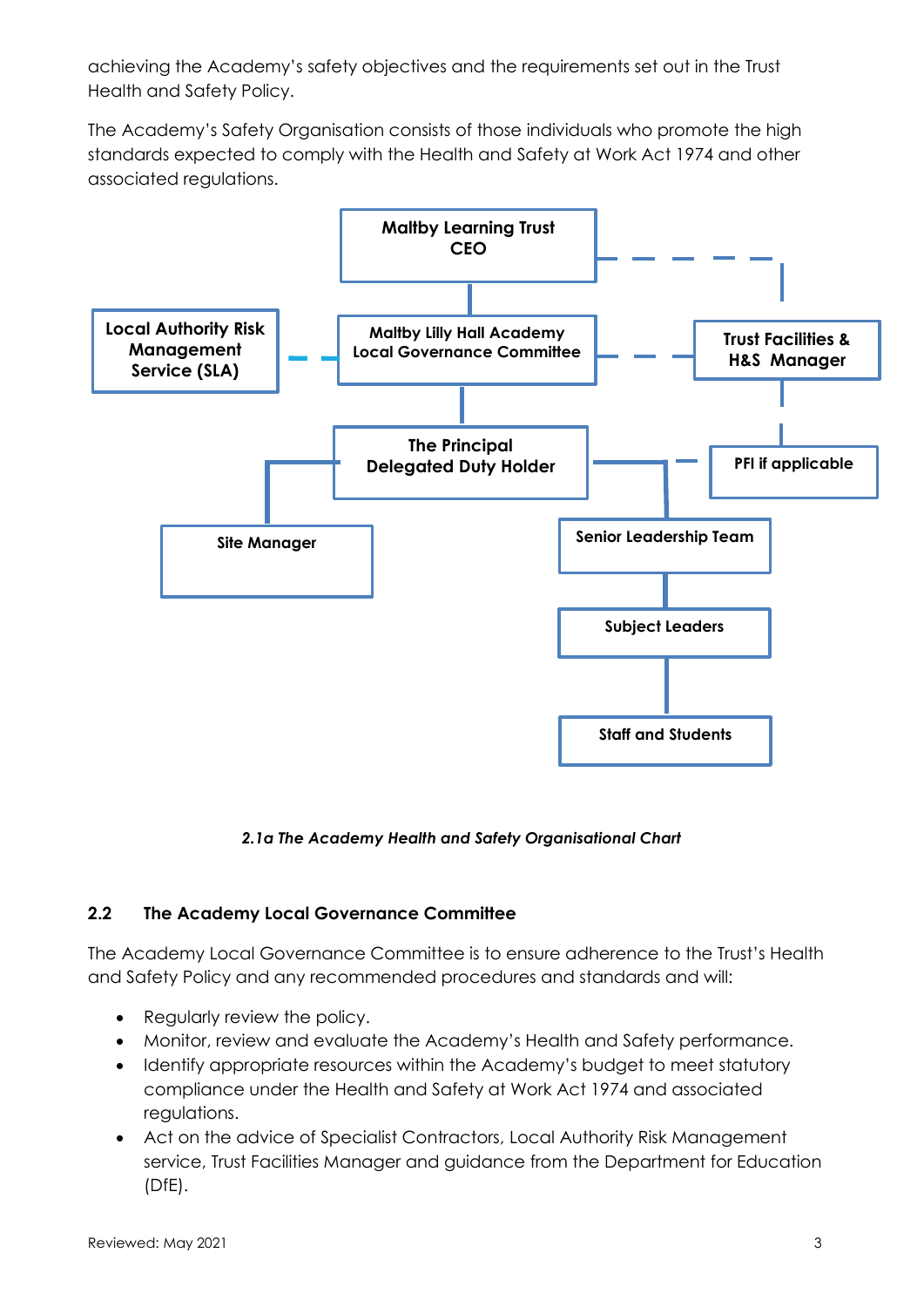- Promote a positive health and safety culture and nurture high standards across the Academy.
- Include health and safety as an agenda point in all Local Governance Committee meetings and if appropriate, form a separate health and safety sub-committee.

## **2.3 The Principal**

The Principal has responsibility to implement this policy in line the Trust Health and Safety Policy and associated guidance and review as necessary at suitable intervals.

The Principal's main functions are:

- Overall management of all health and safety matters within the Academy
- Ensuring risks are assessed and so far as reasonably practicable, all necessary controls measures are instigated, communicated and reviewed.
- Liaising with the Academy Governors on policy and safety issues and ensuring action is taken when suitably recommended.
- Communication of information received on health and safety matters to appropriate people.
- Management of investigations after accidents, incidents and near misses.
- Ensuring all employees receive the necessary information, instruction, training and supervision to conduct their roles and responsibilities. This is especially important on emergency procedures relating to fire and security incidents.
- Co-operating with and providing necessary facilities for trade union safety representatives.
- Identifying those individuals who require additional protection due to disability, age or declaration that they are new or expectant mothers.
- Ensuring appropriate health and safety inspections are regularly performed.
- Consider and act on the advice of the Trust Facilities Manager.
- Seek advice and support from the Local Authority Risk Management service team for matters relating to accident reporting and risk assessment.
- **PFI only**  To raise any concerns to non-compliance of contractual responsibilities in relation to facilities management (via the PFI) with Trust Facilities Manager and Transform Schools/Vinci Facilities Management.

# **2.4 Trust Facilities Manager**

The Trust has appointed (in addition to the service level agreement with the Local Authority) a Facilities Manager to provide guidance and assistance to all Academies. The Trust Facilities Manager is qualified to provide legal and best practice advice and to support premises / site managers across the Trust Academies. Duties include:

- Assistance in the compliance of the arrangements set out in this policy.
- Providing assistance on investigations of serious accidents or incidents.
- Review of policies and procedures.
- Coordination of training provided by the Trust.
- Conduct regular reviews, audits and inspections in line with their allocated responsibilities as detailed in the organisational chart.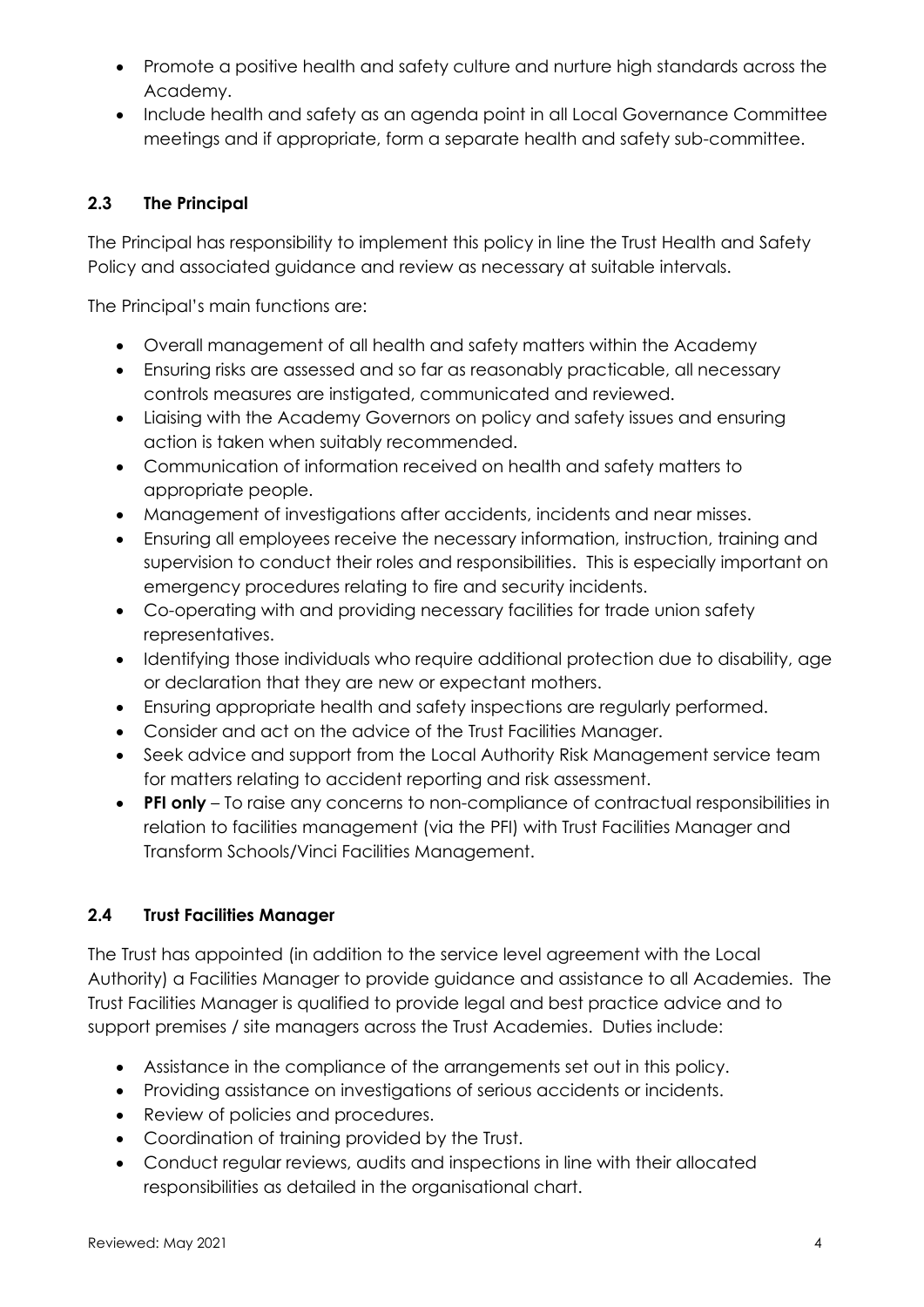- Provide reports, advice and recommendations to the Trust Board.
- **PFI** only Conduct QA inspections on PFI compliance records (twice per annum) and report any concerns to the Executive Director and Transform Schools/Engie.

#### **Addendum: PFI Contractor**

- Contractually responsible for all aspects of premises management (for example security, grounds maintenance and cleaning).
- Contractually responsible for all statutory compliance, PPM (for example electrical testing, legionella) and reactive maintenance.
- Contractually responsible for sourcing and monitoring quality of building works
- Provide assistance to Academy staff in planning scheduled fire evacuation and lock down drills.
- Maintain records legally required for inspection (such as asbestos plans) and to support academy staff in providing such records as may be requested by statutory bodies (such as Ofsted, Environmental Health Officers

## **2.5 All Employees**

All employees of the Academy have a responsibility to take due care of their own health and safety and that of others who may be affected by their actions. They equally have a duty to:

- Cooperate with the Academy to enable it to meet its responsibilities for health and safety.
- Use equipment provided in a safe manner and in accordance with the manufacturer's instructions, guidance and correct operating procedures.
- Report accidents, incidents and near misses and participate where requested in the investigation of such an occurrence.
- Immediately report concerns on issues that could affect the health and safety of any staff.

## **2.6 Visitors and Contractors**

The Academy recognises its responsibility to the safety of both visitors and contractors. Visitors must be escorted at all times and must not be placed at risk when conducting their business in any of the Academy locations. The Academy will implement and adhere to the Trust's Contractors at Work Policy to ensure contractors understand the hazards in each location, know the site emergency procedures; have safe and auditable working procedures and do not place themselves or any member of the Academy at harm.

#### 3. ARRANGEMENTS

#### **3.1 Training**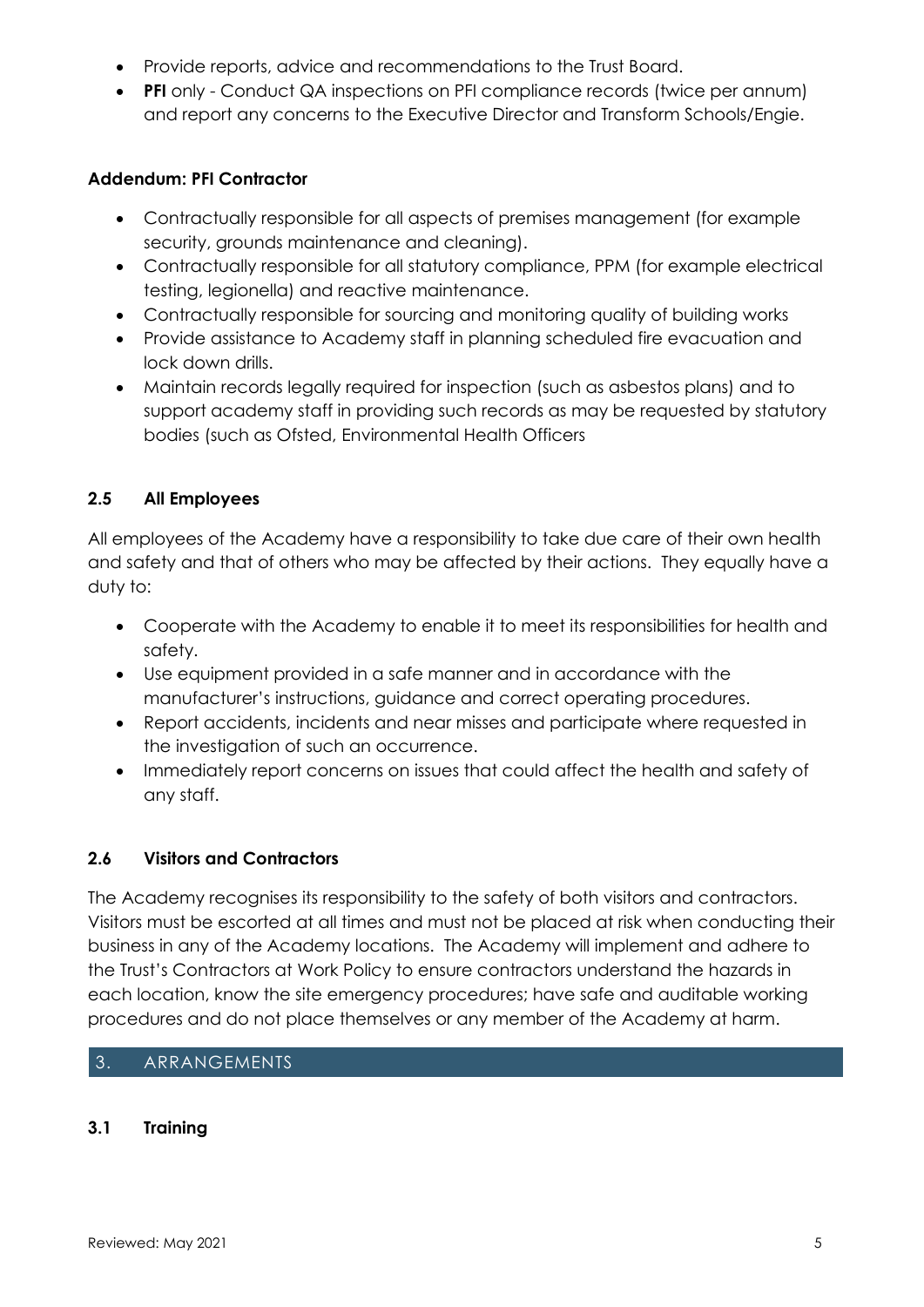The Academy recognises that safety training is an integral and important part of its overall safety policy. Coordinated training will be provided by the Trust to facilitate the requirements of the arrangements of this policy and continued development of Academy employees. Induction training will be conducted as early as practicable for all new staff, but staff will be informed immediately of the action to take in the event of an emergency and where to find relevant policies in the short term, this is the responsibility of the departmental Line Manager until a full H&S induction (as part of probation) has taken place. A list and frequency of training is included in Appendix B to this policy.

# **3.2 Consultation**

Employee consultation will be achieved through regular Health and Safety Committee meetings, with the opportunity for the inclusion of Union representation. The Academy will include health and safety in all team meetings, briefings and training days. Employees and students are encouraged to discuss safety concerns; report accidents and near misses and are invited to contribute to a positive health and safety culture.

## **3.3 Risk Assessment**

The Management of Health and Safety at Work Regulations (1999) requires employers to assess the risks to employees and anyone else who might be affected by their undertaking. The purpose is to identify systems, procedures and equipment that could be a hazard to individuals and reduce the potential risk of harm as far as reasonably practicable. Trust Academies should use the support of the local authority risk management service when undertaking risk assessment. Assessments will be conducted by suitably competent individuals aware of the processes involved. Assessments are to be recorded using the Trusts' Risk Assessment Template at Appendix C, with a register maintained to ensure all significant and foreseeable risks have been assessed. Implemented control measures will be regularly reviewed to ensure they are still relevant and sufficient (i.e. yearly or post-accident, incident, near miss or change in procedure or process).

The Academy will conduct specific risk assessments for individuals who require special consideration as a result of their condition or disability. Equally, assessments must be conducted for all educational visits in line with the Academy's policy.

## **3.4 Lone Working**

The Academy acknowledges that there will be times when staff have to work alone. A specific risk assessment will be conducted for each member of staff that could be placed at risk from working alone if they are unaccompanied out of hours or work in an isolated area. The member of staff will be consulted on the findings of the assessment and be informed of the control measures and emergency procedures that are to be implemented.

## **3.5 Fire**

The Academy will implement preventative measures against fire to reduce the likelihood of fires occurring, e.g. restrictions on smoking, special precautions concerning flammable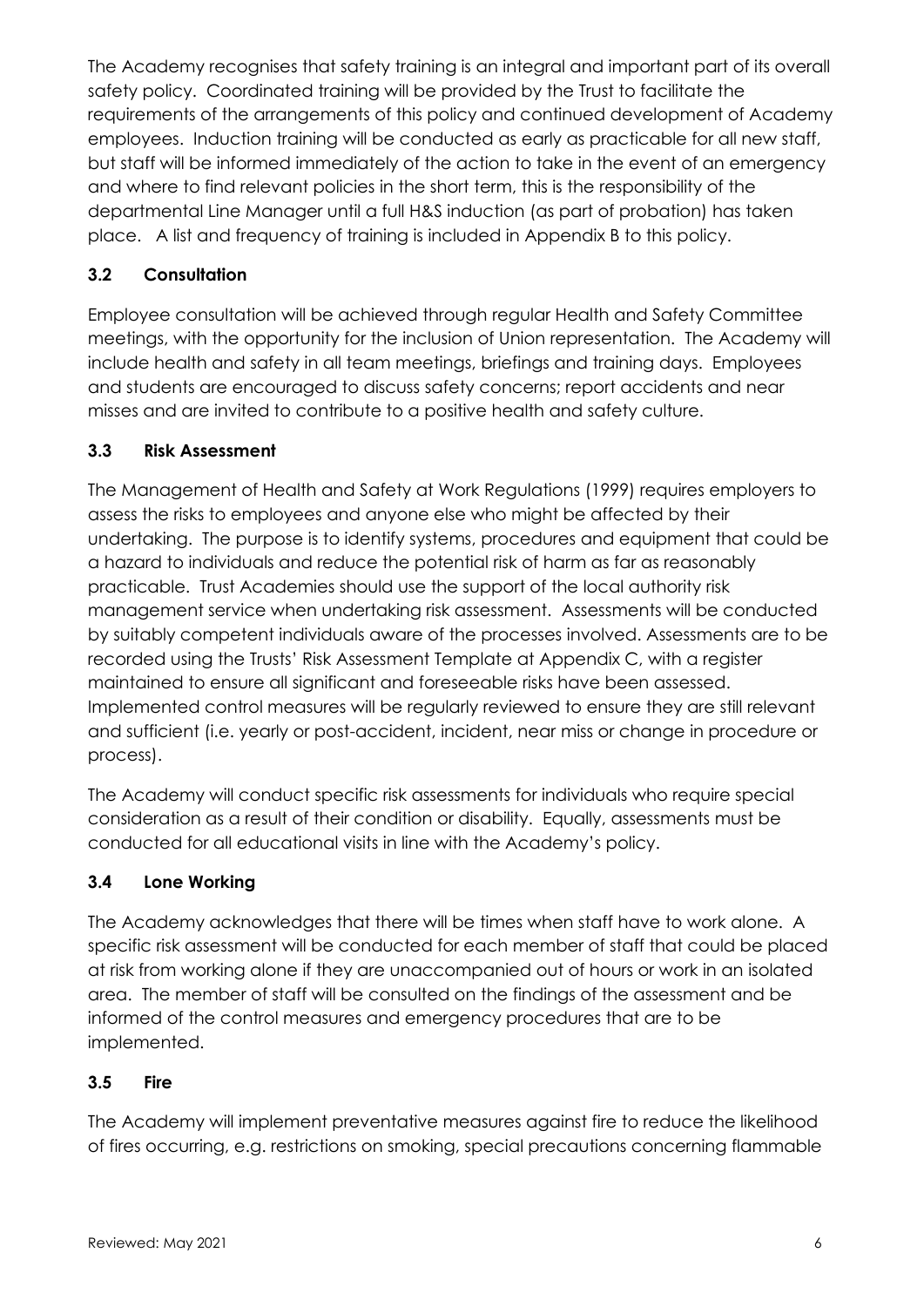liquids and gases and maintenance of electrical appliances. To this end a no-smoking policy is in operation across the Academy.

In line with the Regulatory Reform (Fire Safety) Order 2005, the Academy will:

- Ensure physical measures including fire doors, smoke detectors, alarm systems and firefighting equipment are inspected and tested at the required intervals. **PFI Only** – In PFI Academies, thus will be the contractual responsibility of the PFI provider.
- All detection equipment will be tested by a competent contractor every 6 months, with fire extinguishers being checked and maintained every 12 months. Appointed Academy staff or PFI appointed contractors in PFI Academies are to conduct regular checks of systems and equipment and report faults immediately. Records of checks are to be retained for further audit.
- Detailed information about fire evacuation procedures will be provided to regular and temporary members of staff & visitors. Details about fire evacuation will be displayed across the Academy. All staff are to familiarise themselves with such details and establish the quickest route for the rooms that they use.
- Evacuation procedures will be practiced every Academy term, with records being maintained to highlight lessons learned and recommendations for improvement.
- Fire evacuation procedures will be displayed on visitor lanyards or issued to visitors when they sign into the Academy.

# **3.6 Accidents, Incidents and Near Misses**

The Academy has a robust procedure for the reporting of accidents, incidents and near misses. Accidents or injuries to any person, including contractors and visitors, should be reported immediately in accordance with the Academy policy for accidents, incidents and near misses. Information gathering at the earliest opportunity is important to ensure all the facts are captured and additionally assist in improving procedures and control measures. Records must be securely retained for at least 3 years. The local authority will report accidents that are reportable under RIDDOR however, all major injuries to employees and hospital attendance by members of the public as a result of an accident, also require immediate telephone notification to the Trust's Facilities Manager, who will assist in the investigation process.

# **3.7 First Aid**

The Health and Safety (First Aid) Regulations 1981 sets out the essential aspects of first aid that employers have to address. The Academy has a legal duty to make sufficient and suitable arrangements to ensure that employees and students receive immediate attention if they are injured or taken ill. Sufficient First Aiders will be trained to immediately deal with incidents, with procedures in place to contact the Emergency Services (ambulance) if required.

The training of First Aiders will be conducted by assessing the risk and need across the Academy to ensure sufficient trained individuals are always available. A list of trained individuals will be displayed in prominent areas across the Academy. First-aid boxes are to be regularly checked and replenished as necessary.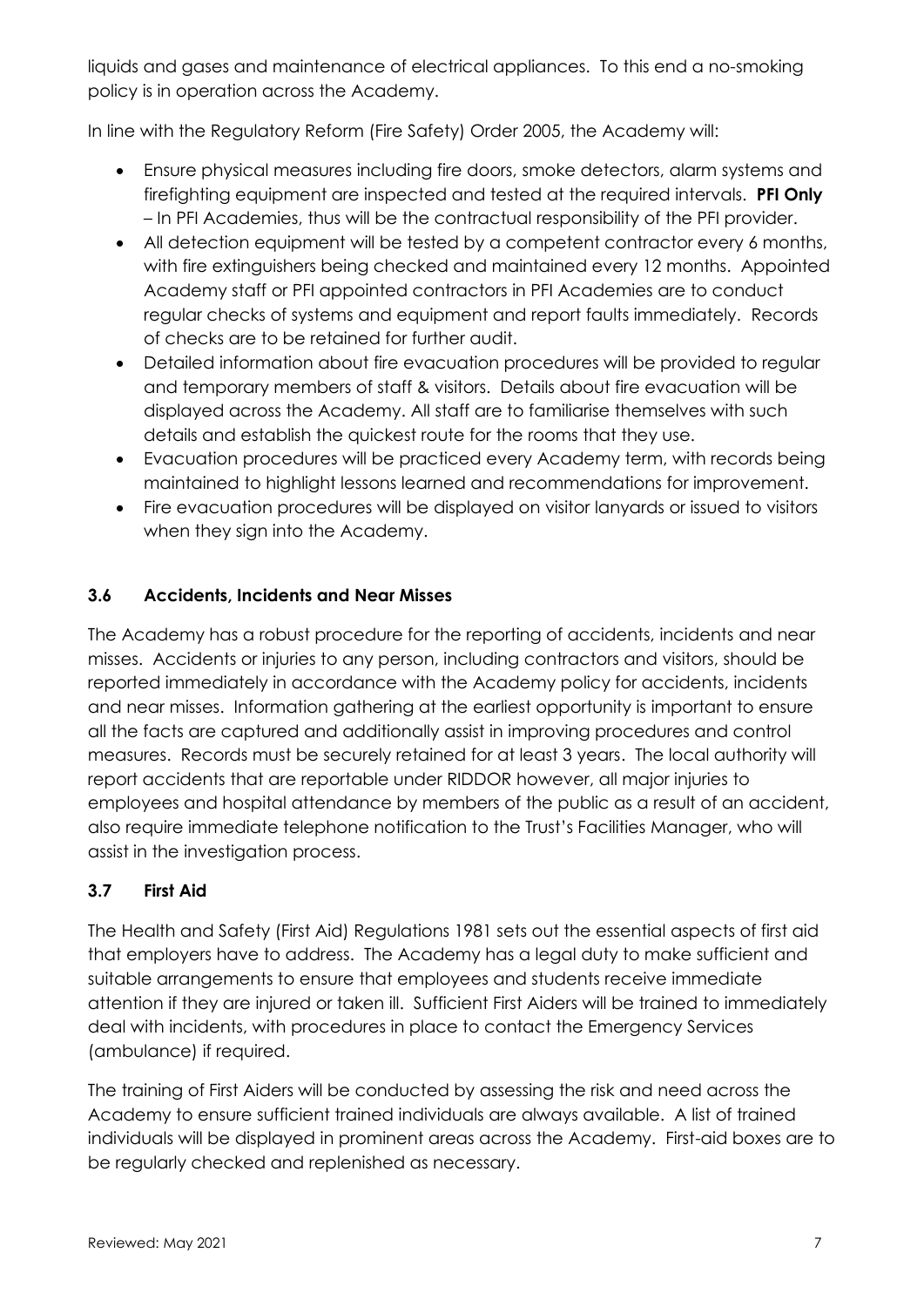## **3.8 Electrical Safety**

The Electricity at work Regulations 1989 categorises electricity in the workplace in two ways.

a. **Fixed electrical systems** - those that are embedded into the structure of the building and provide power to portable or permanently sited equipment. The Academy will ensure the electrical systems are tested every 5 years by a qualified electrician, with test certificates being received stating that the circuits are safe to use. **PFI Only** – This testing is the contractual responsibility of the PFI facilities management company.

b. **Portable appliances** - those that are plugged or wired into the fixed electrical system and are subject to regular inspections. The inspection intervals vary dependant on the equipment and its use. Testing and inspection must be conducted by a qualified and competent person. All equipment will be checked on a regular basis by all members of the Academy to check that their electrical appliances are not damaged and that there are no obvious signs of misuse such as damaged or discoloured plug tops and worn cables. Records are to be maintained detailing the frequency and checks conducted on each item.

# **3.9 Gas Safety**

The Academy will comply with the Gas Safe (Installation and Use Regulations) 1998 to ensure that any gas appliance and associated pipework and installation is maintained in a safe condition. Suitably appointed and qualified contractors will be appointed to conduct gas checks at regular intervals. Records are to be retained by the Site Manager. Staff are encouraged to report the smell of gas or faults to the Site Manager or the on duty Caretaker.

## **3.10 Asbestos**

Historically, Asbestos was frequently used as a building material and it is common place in the construction of public buildings that were built before the year 2000. The Control of Asbestos Regulations 2012, places a legal duty on all employers to manage Asbestos in those buildings where Asbestos Containing Materials (ACMs) may be present. This involves conducting surveys to identify all ACMs; manage and consult all individuals who may come into contact with an ACM and conduct awareness training where applicable.

The Academy, acknowledges the health risk to all staff, students, visitors and contractors and will strictly control any activity that could result in a disturbance of an ACM. The Principal is the duty holder for Asbestos management and will ensure that:

- a) An Asbestos survey is conducted at suitable intervals to initially establish the hazards that are present and then continue to monitor the condition across the buildings.
- b) An Asbestos Management Plan is in place and regular reviews are made to control or remove known ACMs.
- c) A survey is conducted prior to any significant refurbishment or demolition work.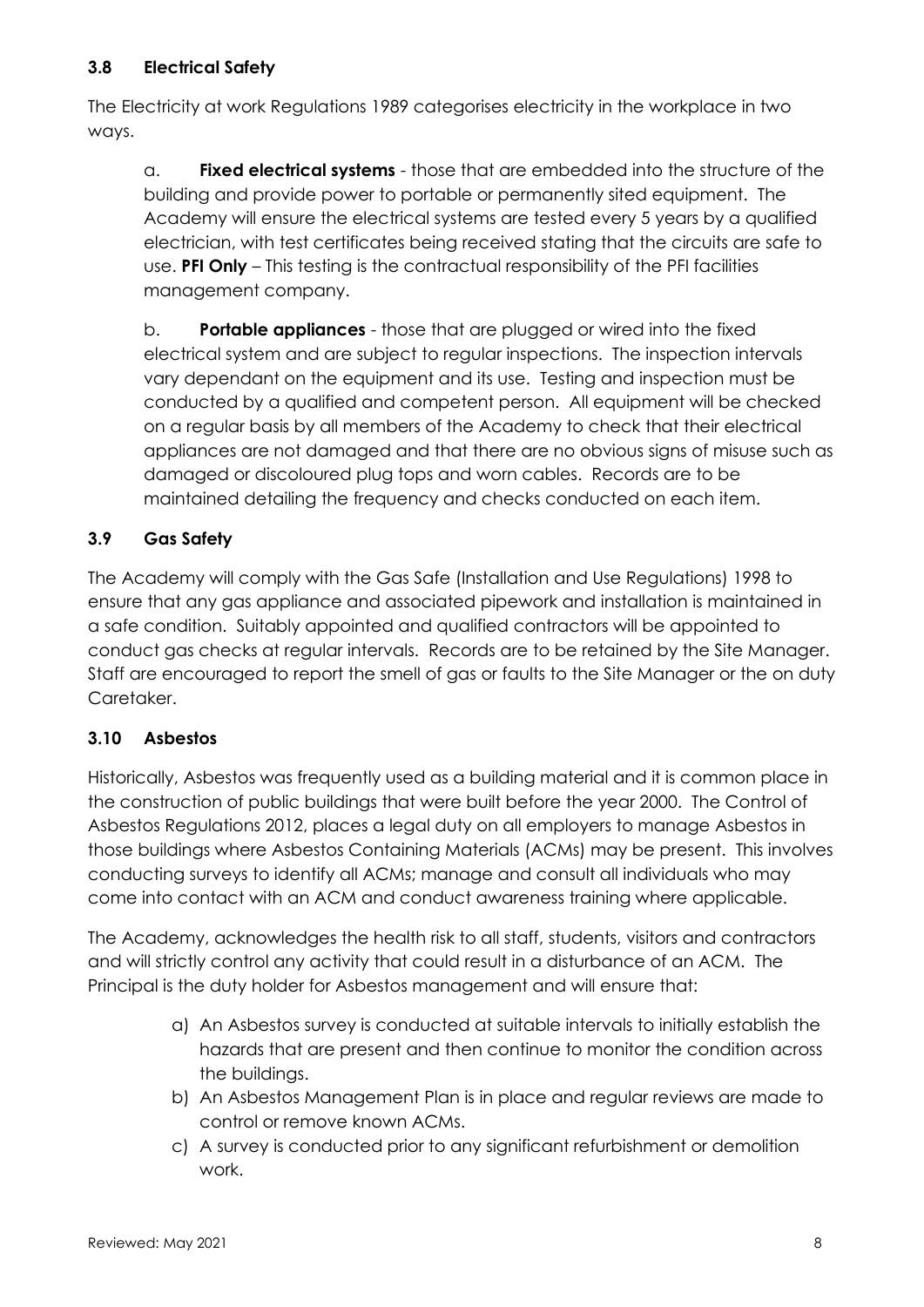d) Staff are effectively briefed on the hazards and location of any ACM. Equally, staff should be made aware of the procedures to be adopted in the result of an ACM disturbance and be encouraged to report any possible breach in the restrictions placed on the Academy.

In the event that an ACM is disturbed, The Trust Facilities Manager must be immediately informed and specialist advice will be sought. The incident will be controlled by restricting access.

## **3.11 Legionella**

Legionnaires disease is a pneumonia infection of the lungs and is contracted by inhaling water droplets contaminated with the legionella bacteria. It can be found within public buildings in water tanks, cooling towers and air conditioning vents. For this reason, systems will be checked on a regular basis. The Academy will ensure a Legionella Risk Assessment is conducted every two years to identify potential hazards. The Site Manager/PFI Facilities Management Company will ensure that routine checks are conducted to identify possible infections and recorded in the Legionella file. Suitably qualified contractors will be commissioned to clean and maintain the equipment and establish registers for future audit. Quality assurance of this process will be undertaken by the Trust Facilities Manager as part of annual compliance checks.

# **3.12 Lifting Operations and Lifting Equipment Regulations (LOLER)**

LOLER applies to all lifting equipment and lifting operations. This includes equipment used to lift items to a different height to ease manual handling or passenger lifts from one floor to another. Each have their own differences, but both place a duty on the employer to test and inspect items at certain intervals and frequencies. Both operations can fail due to a lack of maintenance and equally both can be dangerous if used incorrectly. The Academy will identify all lifting operations; conduct specific risk assessments and put in place suitable and sufficient maintenance and testing procedures.

# **3.13 Control of Substances Hazardous to Health (COSHH) 2002**

The Control of Substances Hazardous to Health Regulations 2002, often known as the "COSHH" Regulations, requires the Academy to ensure that substances which can harm employees and others are stored, moved and used or handled in a manner which is safe and without risk to anyone's health. The Academy will comply by:

- Identifying hazardous substances and assessing the nature of their hazards and the associated likelihood and severity of harm.
- Providing suitable precautions to protect persons against the hazards.
- Giving adequate written and verbal information about the hazardous substances to all persons who may be harmed by them. Guidance should be sought from the Safety Data Sheet provided with the substance and a COSHH assessment produced when necessary.
- Storing hazardous substances in correctly labelled containers that have been deemed as adequate for the held substance. Such substances should be stored in appropriate secure facilities.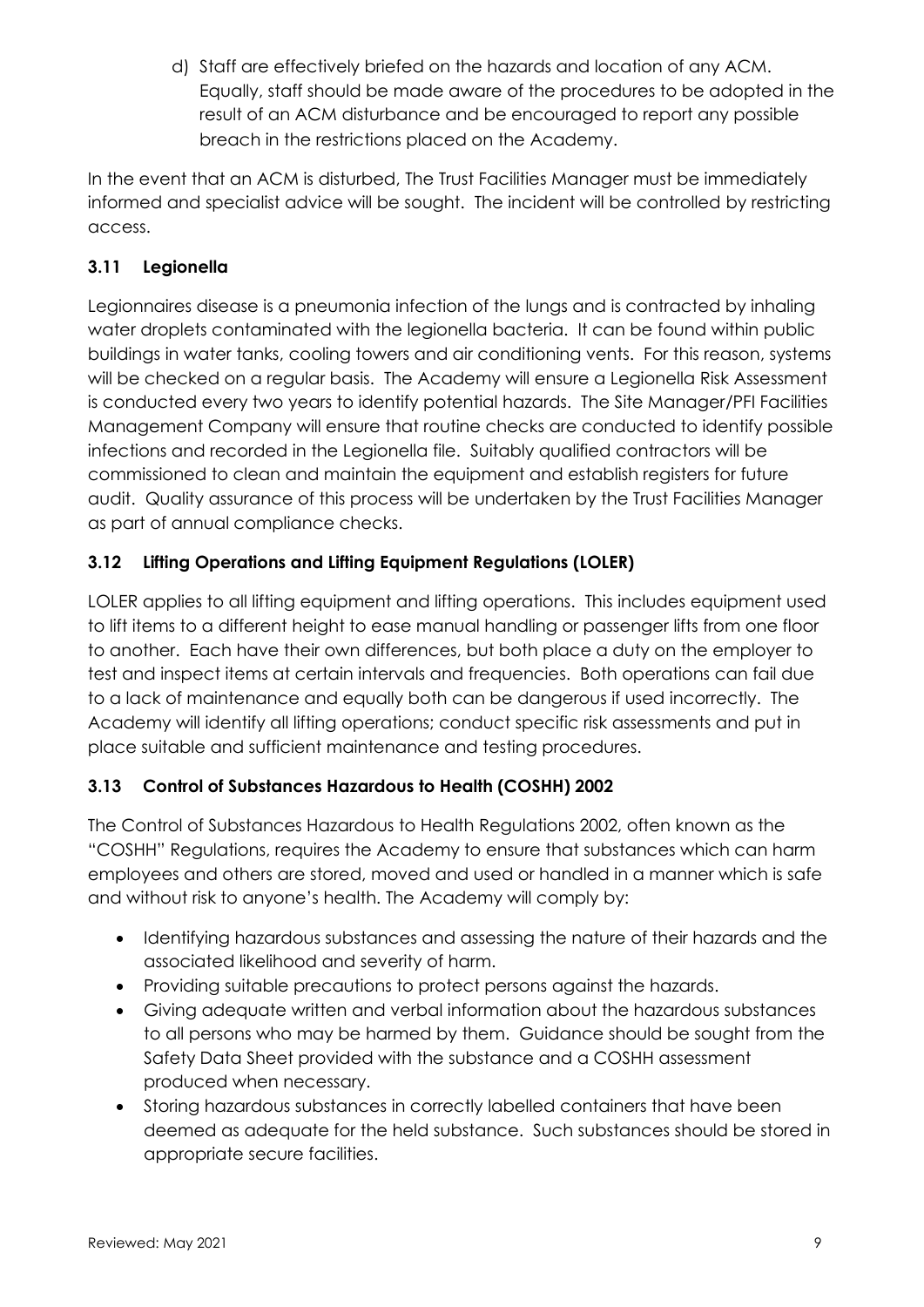In some cases, exposure to hazardous substances is controlled by means of appliances such as fume cupboards and dust extraction equipment. As required by the regulations, such appliances will be tested and examined at the required intervals.

## **3.14 Display Screen Equipment Regulations 1992**

Under the Health and Safety Display Screen Equipment Regulations 1992 the Academy has obligations to all employees who regularly use visual display units (VDU's). This includes assessing each VDU and its associated equipment and furniture to ensure that they meet the standards specified by the Regulations. These include matters such as control over glare and reflection and adjustability of seating in order to avoid postural and other health problems that can be caused by VDU work. Although the Regulations do not strictly apply to students, the Academy will aim as far as reasonably practicable to provide students who use VDU's with facilities of a standard that match those specified by the Regulations in the interests of education and good practice.

## **3.15 Manual Handling**

There will be occasions where items/equipment have to be moved. Where this is a regular occurrence, risk assessments must be conducted in accordance with the Manual Handling Operations Regulations 1992. This will highlight correct procedures; set in place control measures and additionally identify manual handling equipment that will negate lifting. Training must be provided to all individuals who could be at risk.

## **3.16 Working at Height**

The Academy recognises and accepts its responsibilities under the Working at Height Regulations 2005. It is common place in all Academies for maintenance to be conducted at height within either classrooms or externally around the buildings. Working at height is classified by a height at which a person could fall and injure themselves. Sufficient information and training will be given to those who must work at height and minimise the risk where possible by eliminating the necessity or providing equipment that will reduce the height of the fall. Those working at height must:

- Plan and organise the work, using only tested and suitable equipment.
- Be supervised to ensure ladders are footed and secure.
- Conduct work in a manner that is safe, so far is reasonably practicable and avoid fragile roof coverings where possible.
- Know the emergency and first aid procedures in the case of an incident.
- Conduct work when weather conditions do not jeopardise the health and safety of persons involved in the work.

## **3.17 Provision and Use of Work Equipment Regulations (PUWER) 1998**

The Provision and Use of Work Equipment Regulations (PUWER) 1998 places a duty on employers and employees to ensure that equipment used at work is designed, purchased and maintained correctly so as to not produce a safety issue when used, serviced or cleaned. This regulation relates to equipment being constructed with safe operation in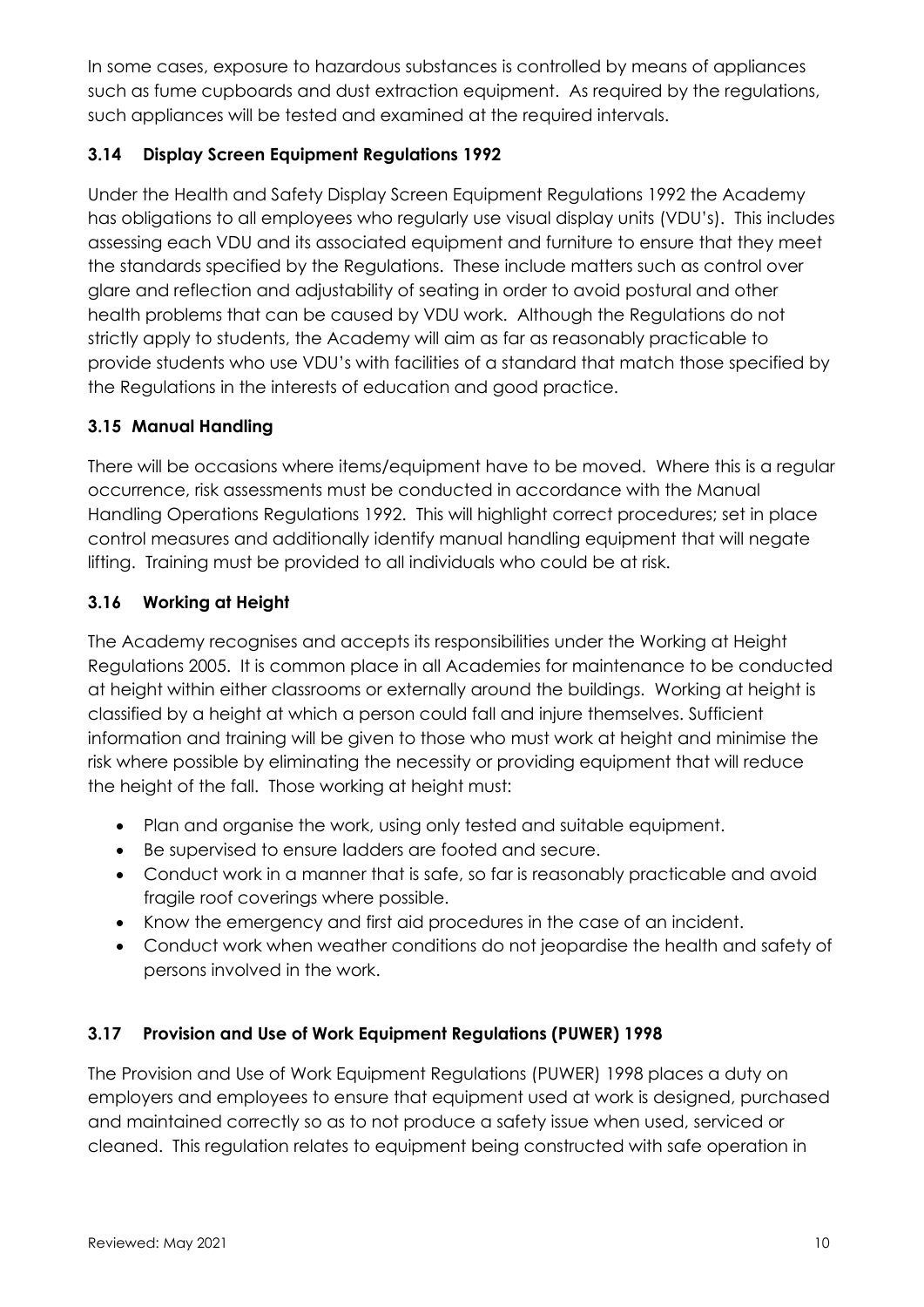mind (guards on machines); staff trained to use equipment correctly and safe systems of work put in place to prevent incident or injury.

Only equipment purchased from reliable sources and CE marked are to be used in the Academy. All employees are to ensure that they use the equipment for its intended purpose and do not use items that are deemed unserviceable or unsafe. Equally, employees are discouraged from using equipment from home, as this may not satisfy the safety standards required.

# **3.18 Contractors**

The Academy will fully comply with the Trust's Contractors at Work Policy. Contractors will have their own inherent hazards and risks which may not have been considered by those responsible for Health and Safety. This policy has been designed to bring PFI Facilities Management (if applicable), Academy and Contractors together to ensure a safe working and learning environment is maintained. Communication and consultation will ensure all hazards have been identified; risk assessments and method statements (RAMS) have been shared and agreed and concerns are identified at the earliest possible stage. Equally, the Academy policies; Asbestos information and specific procedures must also be shared to ensure the contractor is aware of any restrictions or limitations. Whilst on site, contractors are to be controlled at all times and separated from students and other employees if possible. Where necessary, contractors may have to be DBS checked to conduct their roles.

## **3.19 Personal Protective Equipment (PPE)**

The Academy recognises the requirement for the use of PPE as a result of a risk assessment. Necessary equipment will be provided to all individuals where control measures stipulate its use. Employees must maintain, store and use PPE responsibly and for the purpose that it has been designed.

# **3.20 Monitoring, Audit and Review**

A continuous monitoring, audit and review process will be instigated to ensure the Academy is positively striving towards compliance and promotion of a safe and healthy environment for all employees, students, visitors and contractors. The Trust Facilities Manager will assist the Principal in undertaking regular inspections on a termly basis, with Governors conducting audits throughout the year. Additionally, this policy will be reviewed annually.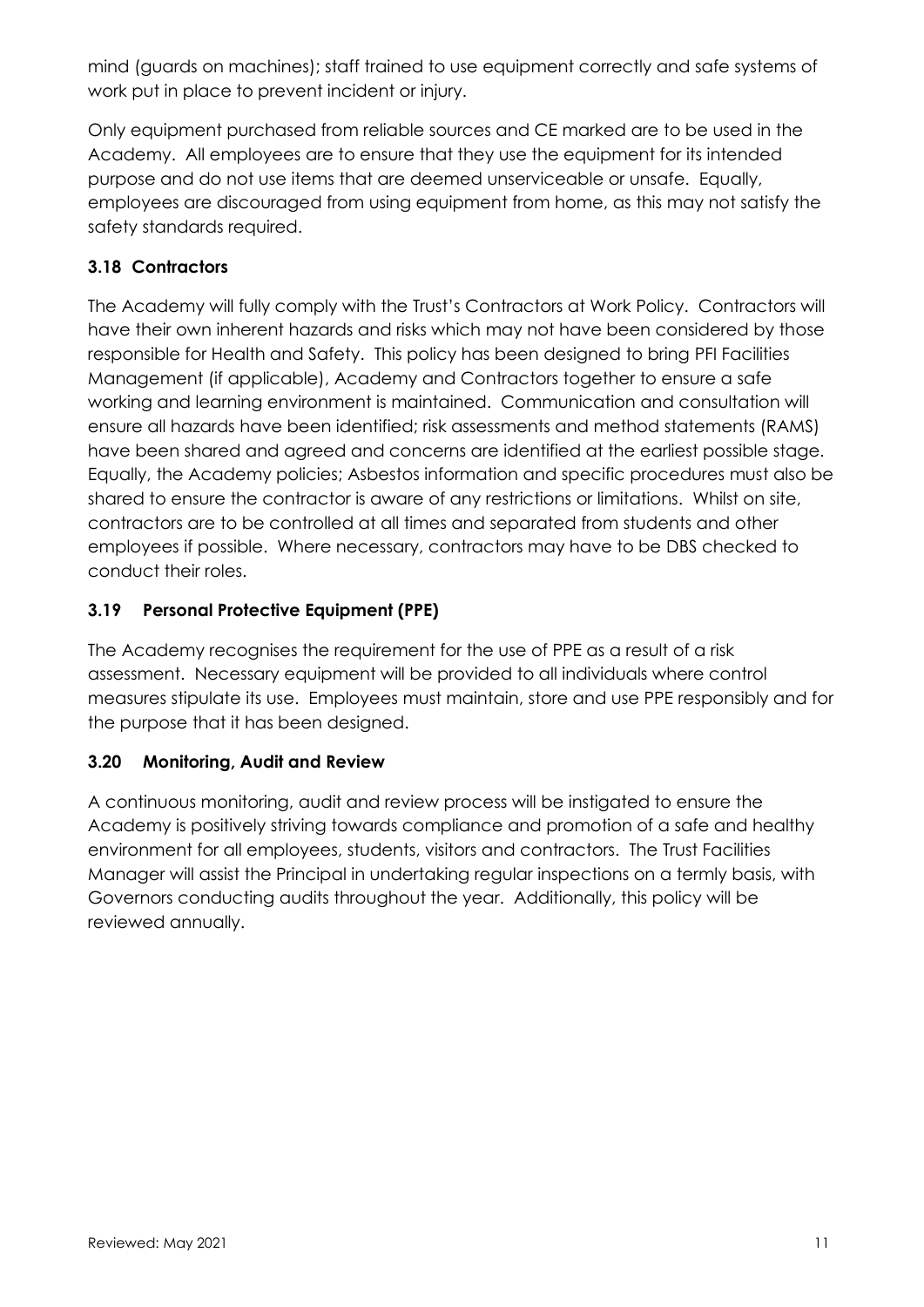#### 4. APPENDIX A – HEALTH AND SAFETY POLICIES AND ASSOCIATED **DOCUMENTS**

You are required to have the following policy and procedural documents in place in the Academy.

- Lone Workers Guidance
- Fire Safety Policy
- Accidents, Incidents and Near Misses Guidance
- First Aid Policy
- Asbestos Management
- Control of Substances Hazardous to Health Policy
- Working with Display Screen Equipment Guidance
- Manual Handling Guidance
- Working at Heights Guidance
- Management of Contractors
- Educational Visits Policy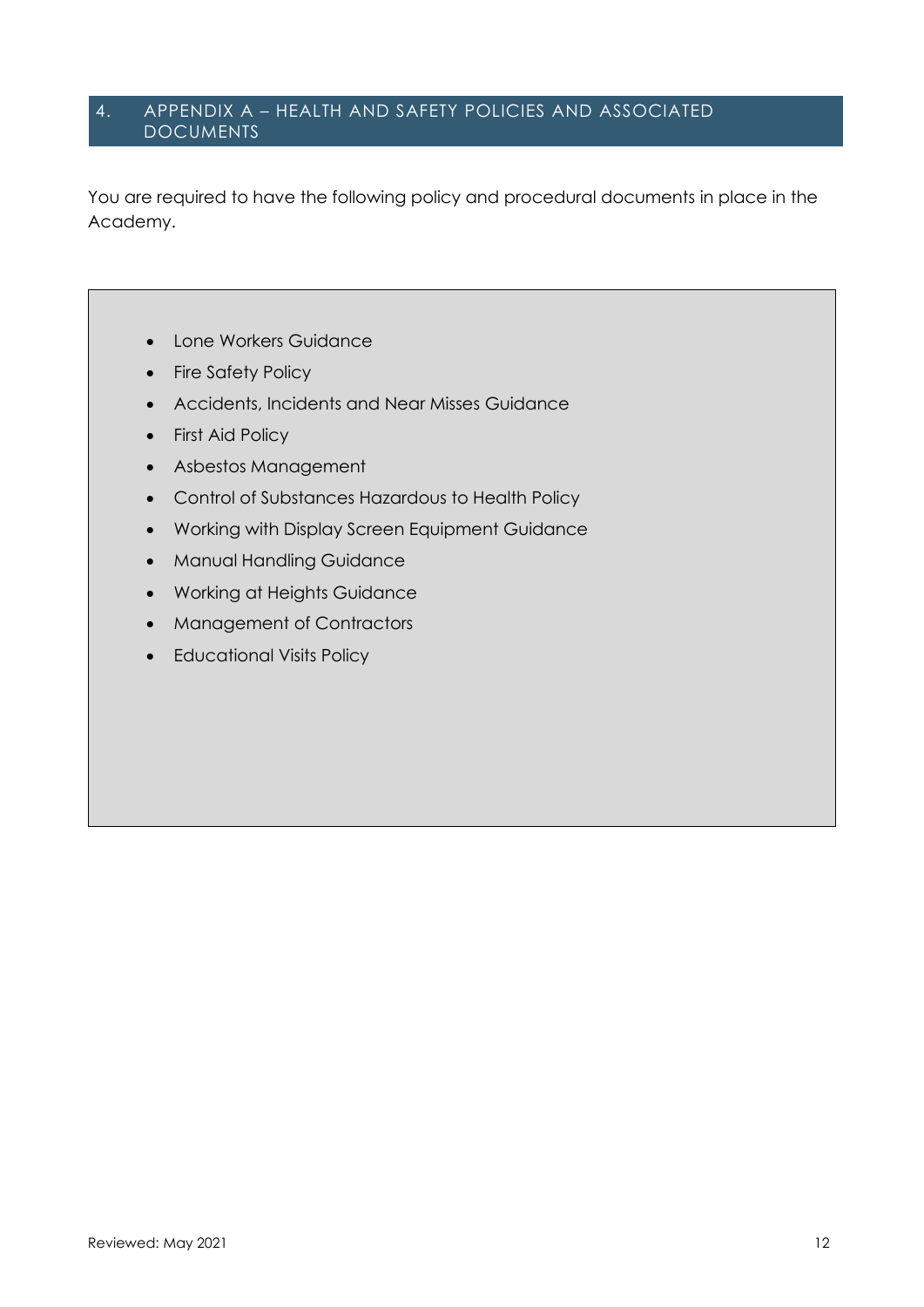#### 5. APPENDIX B – HEALTH AND SAFETY TRAINING

The Academy will ensure the following training is provided to employees.

#### **Health and Safety Inductions – All new employees**

Inductions for all employees will include (but not restricted to) information on:

- The location of the Health and Safety Law Poster;
- Health and safety responsibilities outlined in their job description;
- How they can access health and safety policies and information;
- How they are able to raise any concerns or issues they may have in regards to health and safety matters;
- First Aid Provision Location of first aid boxes, names of first aiders;
- Accident/Incident and Near Miss reporting location of accident/incident/near miss forms, reporting procedures;
- Fire and Emergency procedures what to do in an emergency, what does the fire alarm sound like e.g. continuous or intermittent sound; a walk around the fire escape routes, final fire exit doors and route(s); location of assembly points;
- Welfare facilities eating, drinking and rest arrangements, toilet facilities;
- Personal Protective Equipment (PPE) relevant to their job, who is responsible for ordering PPE, and how PPE is safely stored;
- Read and sign all risk assessments/safe systems of work that are relevant to their normal tasks.

On completion of the health and safety induction, the employee will be required to sign the record form to say that they have been provided with and understand the information provided.

#### **Health and Safety training – all employees**

Training will be supplied to all applicable staff as early as practicable following the start of their employment. This includes:

- Fire awareness
- COSHH awareness
- Manual handling
- Working at height (e.g. ladder, stepladders)
- Accidents, Incidents, Near misses
- Display Screen Equipment Assessment
- Health and Safety at work
- Asbestos Management

#### **Designated First Aiders**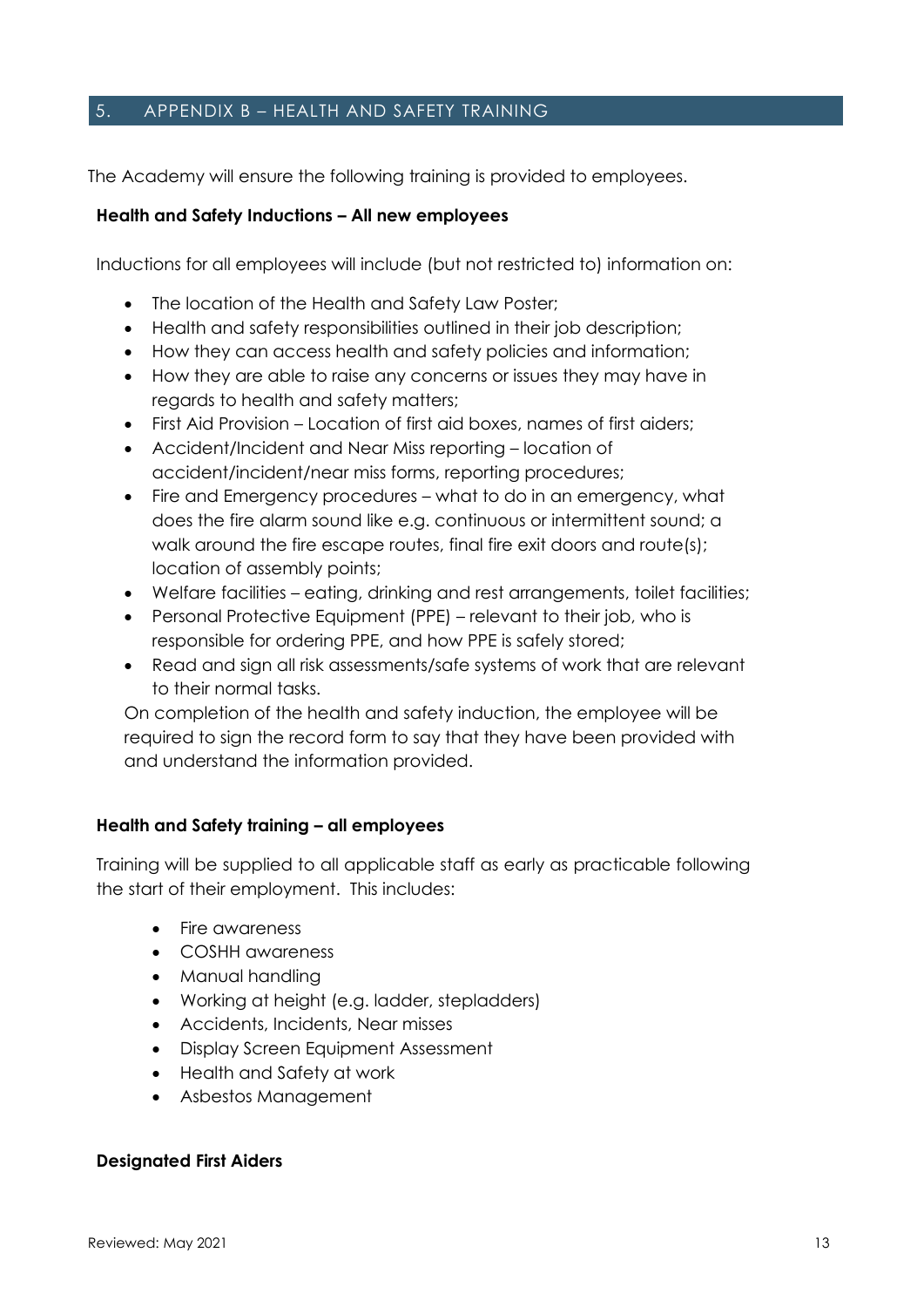The Academy will ensure that an adequate number of designated first aiders are maintained, with refresher training being undertaken within 3 years to remain qualified. Additional staff will be offered the opportunity to undertake first aid training to raise the awareness and response to a first aid incident.

#### **Designated Fire Marshals**

The Academy will ensure an adequate number of fire marshals have been trained and understand their roles in the event of an incident. Refresher training will be undertaken regularly for each designated fire marshal.